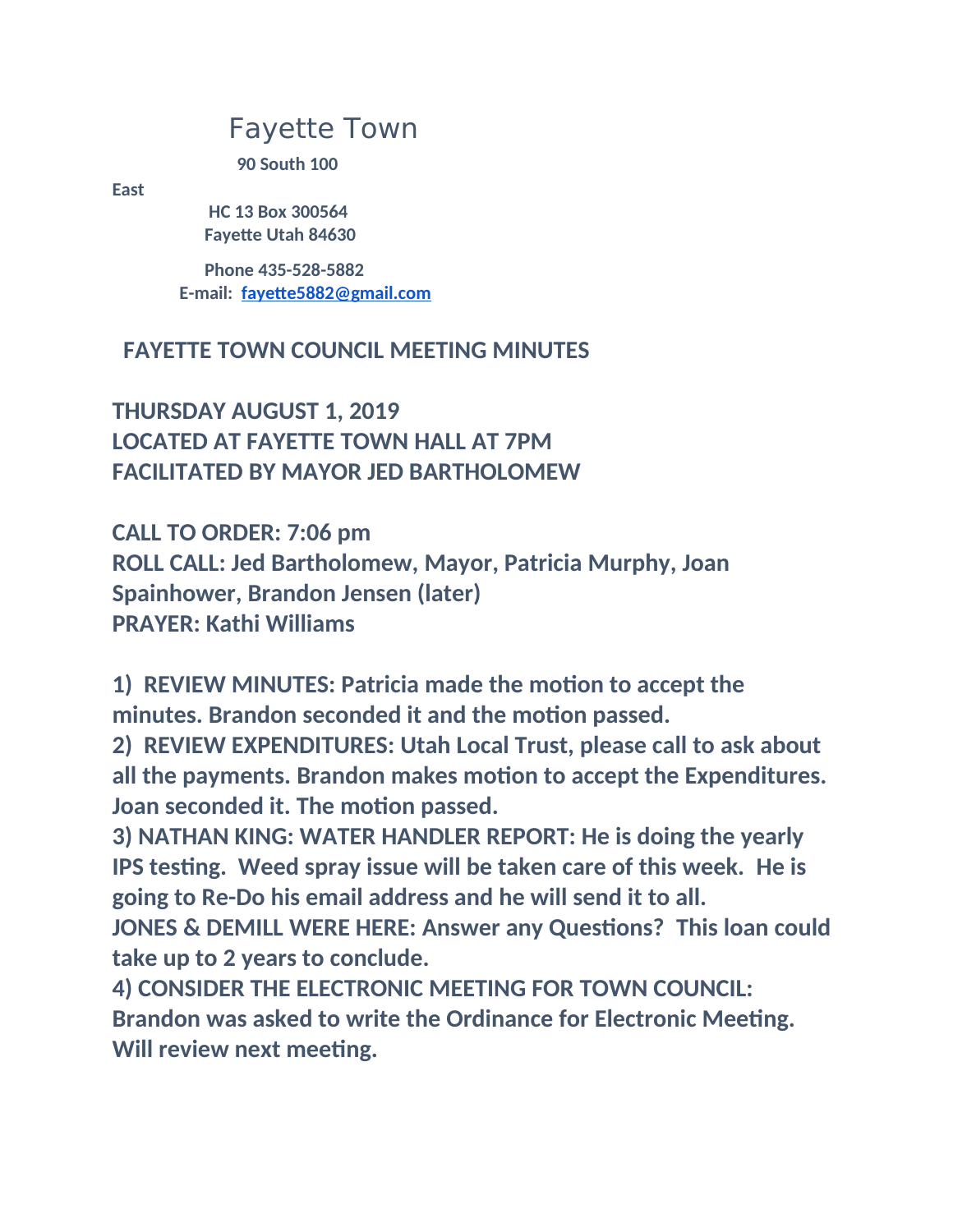**5) CONSIDER THE FIRE ORDINANCE FOR THE TOWN: We will re-write the ordinance for Fayette Town. Patricia makes the motion to adopt the Fire Ordinance. Brandon seconded it. The motion passed. 6) TALK ABOUT THE NEEDED GENERATOR: WHAT DO WE WANT? The council decided we want to do this on own, not use a grant or loan. 7) CREDIT CARD FROM ZION'S BANK: Jed is working on this. 8) HOW IS THE BOX DOING IN THE POST OFFICE? It is doing ok, so we will leave it for now. Patricia will be responsibility of the box 9) TALK ABOUT THE CLERK/TREASURER: Kathi will be the clerk and Joan will be the Treasurer.**

## **CITIZEN'S CONCERNS:**

 **Do more with the History with the Town. Collect things from Town citizen's to display in the Town Hall.**

 **Bryan Lyman has offered to dig the ditch east of his property to help with the flooding of the homes in his area. Scouts want to help Joan clean up the cemetery.**

**EMERGENCY SESSION (If needed)**

**TOWN COUNCIL ITEMS:**

**JED BARTHOLOMEW, MAYOR: Water, Weeds, Office,** 

**Celebration's**

**BRANDON JENSEN: Flags, P&Z, Park**

**PATRICIA MURPHY: Website, Grants, Emergency Preparedness JOAN SPAINHOWER: Cemetery, Flag's at Cemetery JOHN BOWN: Animal Control, Fire Meeting's**

## **ADJOURNMENT OF TOWN MEETING**